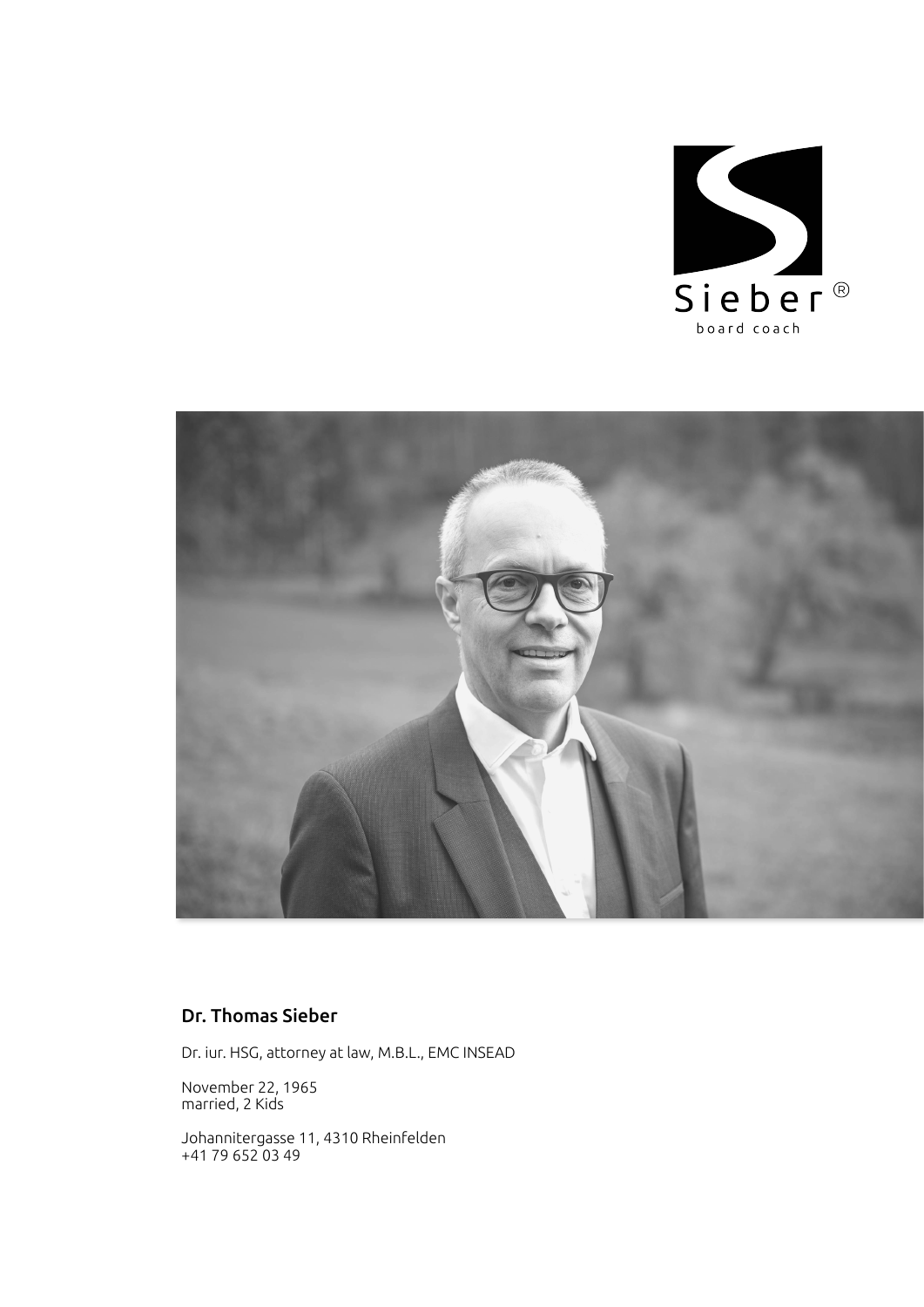#### **Sieber Board Coach Ltd**

My main fields of activity are the coaching of individuals or teams, focusing on the segment of boards of directors and executive management. Board assessments as well as mentoring are other areas where I am active. I also offer business mediation - with or without the participation of the respective legal representatives.

#### **Person**

I describe myself as a very value-oriented person. Integrity and authenticity are especially important to me. The combination of courage paired with high sensitivity distinguishes me. I am a reflective person and can deal with all sorts of difficult personal issues. I am a good sparring partner.

## **General Expertise**

For more than 10 years, I was a member of the Baloise Group Executive Board as Head of Corporate Center (2007 to 2020); before I was General Counsel and Secretary to the Board of Directors of Bâloise Holding AG. My first positions were legal counsel for Landis & Gyr and Siemens and at the law firm Lenz & Staehelin.

The Corporate Center of Baloise comprised the following areas:

- Group Strategy and Digital Transformation
- Group Human Resources
- Group Legal and Tax
- Group Compliance
- M&A
- Group Procurement
- Run off

In times of major change, my responsibility for strategy and culture, which I exercised in close cooperation with Group CE0 and the GEB, certainly stands out. In recent years, the focus has been on making Baloise a more learning organisation and driving forward innovation. The adult Startup Friday is one of these fruits. I have led many major projects over the years (M&A transactions, restructuring, innovation projects, class actions). In addition, I was responsible for corporate governance and all tasks relating to the defence issue at Baloise.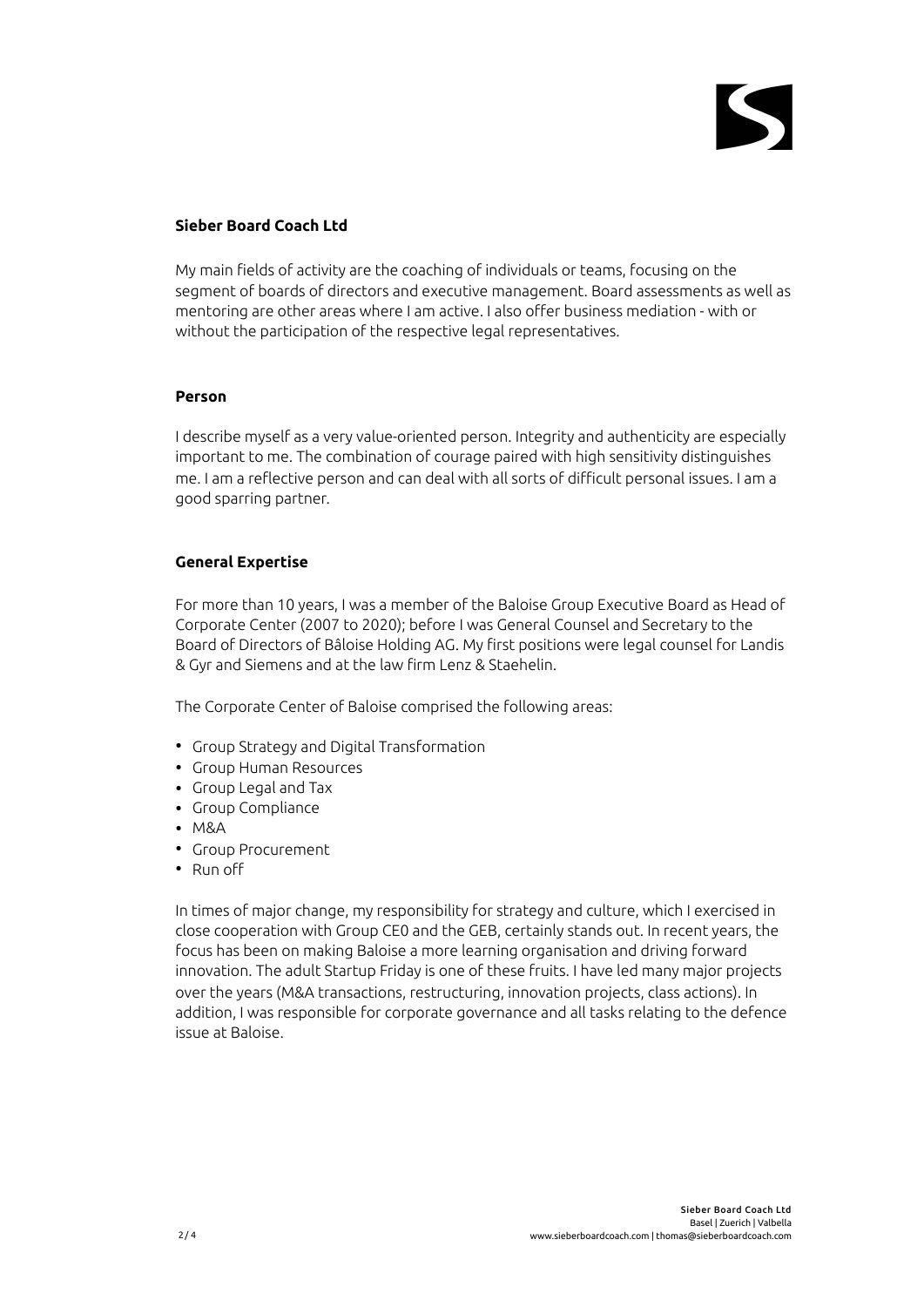## **Board Expertise**

Due to my functions close to the Board of Directors as Head of the Corporate Center and in previous years as General Counsel and Secretary of the Board of Directors, I have had the opportunity to experience the Board of Directors of the Bâloise Holding AG through different lenses over many years. For more than 10 years, I was responsible for the Compensation Committee and was a permanent guest on the Audit and Risk Committee. I was Chairman of the Board of Directors of various regulated subsidiaries and board member of start-ups. I was also a member of the Board of Directors and the Audit Committee of the bi-national EuroAirport Basel Mulhouse for many years.

I wrote my INSEAD thesis on "speak up in Board Rooms"; I conducted both a quantitative survey and many qualitative interviews. A central finding was that committees that conduct joint reflection sessions have a higher psychological security and a stronger culture of dialogue (speak up culture).

In addition to official roles, I have certainly been a bridge builder between various interest groups and a coach/mentor for various stakeholders.

## **Education**

- ICF (ACC) and Ipec CPC Coach accreditation (2021)
- Executive Master for Coaching and Consulting for Change (EMCCC), INSEAD, 2017-2019
- Coaching, Performance Consultants International, London; Level 1 and 2, 2016
- Education as Mediator at the University of Applied Sciences Northwestern Switzerland, 2014
- International Executive Development for senior management in Insurance and Financial Services, University of St. Gallen, 2007
- One-year scholarship of the Swiss National Fund for Doctoral Thesis, "Flexibilisation of Collective Labour Law through Collective Bargaining Law", University of Berkeley, CA and award of the Walther Hug Prize Switzerland for best doctoral thesis 1997
- Admitted to the bar, Zurich, 1994
- Law studies, Master of European and International Business Law (M.B.L.-HSG) and doctorate (summa cum laude), University of St. Gallen